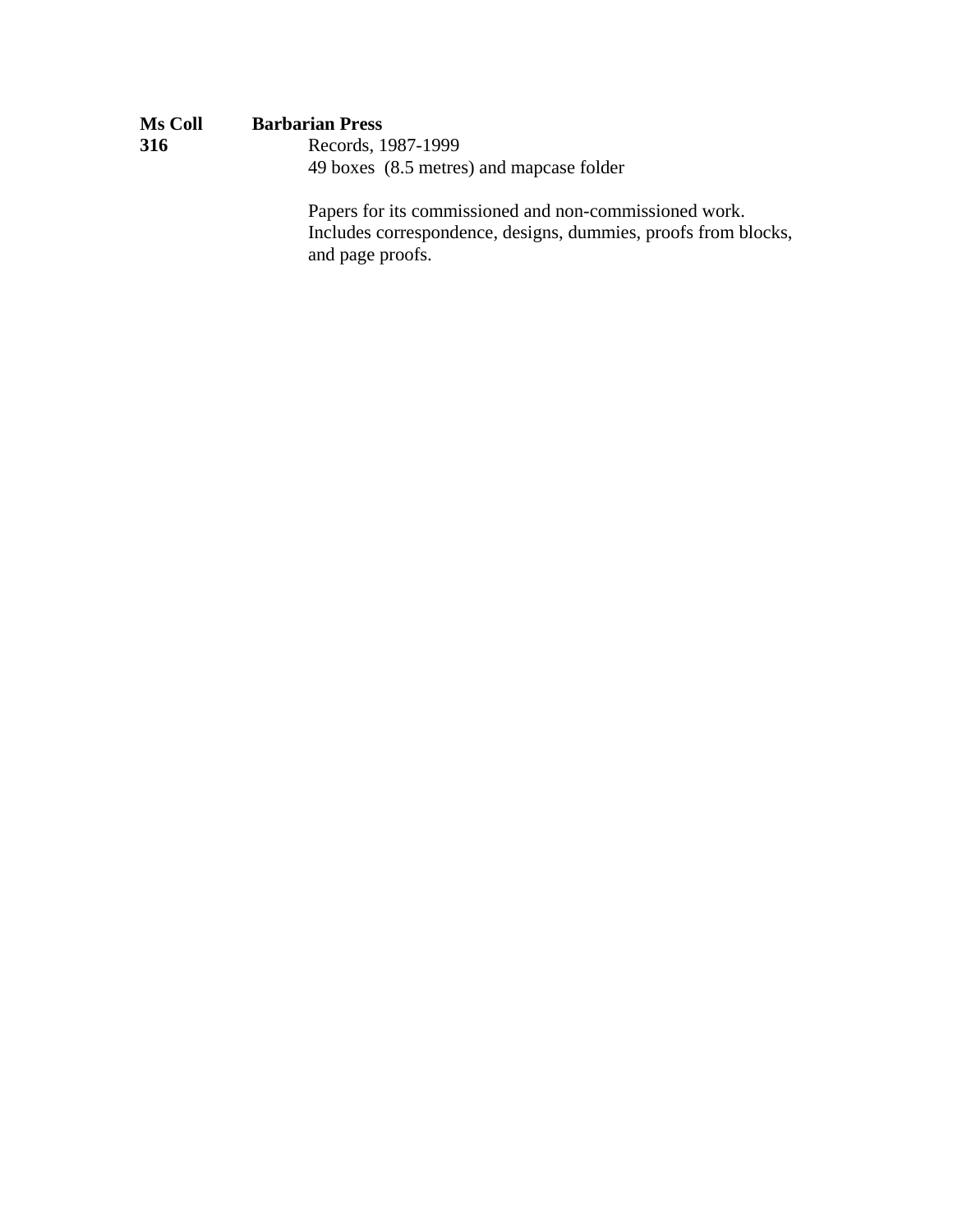| <b>Boxes 1-23</b> | <b>Endgrain records, 1987-1994</b><br>Mainly papers relating to the production of <i>Endgrain</i> ; <i>Contemporary</i><br>Wood Engraving in North America. With introductory essays by Patricia<br>Ainslie & Paul Ritscher. Mission, B.C.: Barbarian Press, 1994 [i.e.<br>1995]. Limited edition of 430 copies of which 300 are for sale.<br>Collection includes correspondence with engravers in Canada, Mexico<br>and the United States, and proofs of engravings. |
|-------------------|-----------------------------------------------------------------------------------------------------------------------------------------------------------------------------------------------------------------------------------------------------------------------------------------------------------------------------------------------------------------------------------------------------------------------------------------------------------------------|
| Box 1             | Preliminary correspondence with North American engravers, including<br>Patricia Ainslie, and Mexican engravers                                                                                                                                                                                                                                                                                                                                                        |
| Boxes 2-4         | Correspondence with Canadian engravers                                                                                                                                                                                                                                                                                                                                                                                                                                |
| Box 2             | $A-G$                                                                                                                                                                                                                                                                                                                                                                                                                                                                 |
| Box 3             | $H-L$                                                                                                                                                                                                                                                                                                                                                                                                                                                                 |
| Box 4             | $M-Z$                                                                                                                                                                                                                                                                                                                                                                                                                                                                 |
| Boxes 5-8         | Correspondence with American engravers                                                                                                                                                                                                                                                                                                                                                                                                                                |
| Box 5             | $A-G$                                                                                                                                                                                                                                                                                                                                                                                                                                                                 |
| Box 6             | $H-L$                                                                                                                                                                                                                                                                                                                                                                                                                                                                 |
| Box 7             | $M-S$                                                                                                                                                                                                                                                                                                                                                                                                                                                                 |
| Box 8             | $T-Z$                                                                                                                                                                                                                                                                                                                                                                                                                                                                 |
| Box 9             | Draft manuscripts for essays on wood engraving by Patricia Ainslie and<br>Paul Ritscher                                                                                                                                                                                                                                                                                                                                                                               |
| folders 1-3       | "Wood Engravers in the United States", by Paul Ritscher                                                                                                                                                                                                                                                                                                                                                                                                               |
| folders 4-11      | "Wood Engraving in Canada", by Patricia Ainslie                                                                                                                                                                                                                                                                                                                                                                                                                       |
| folder 12         | Trial proof of cover with paper                                                                                                                                                                                                                                                                                                                                                                                                                                       |
| folder 13         | Other manuscripts with notes                                                                                                                                                                                                                                                                                                                                                                                                                                          |
| Box 9             | <b>Draft Manuscripts</b>                                                                                                                                                                                                                                                                                                                                                                                                                                              |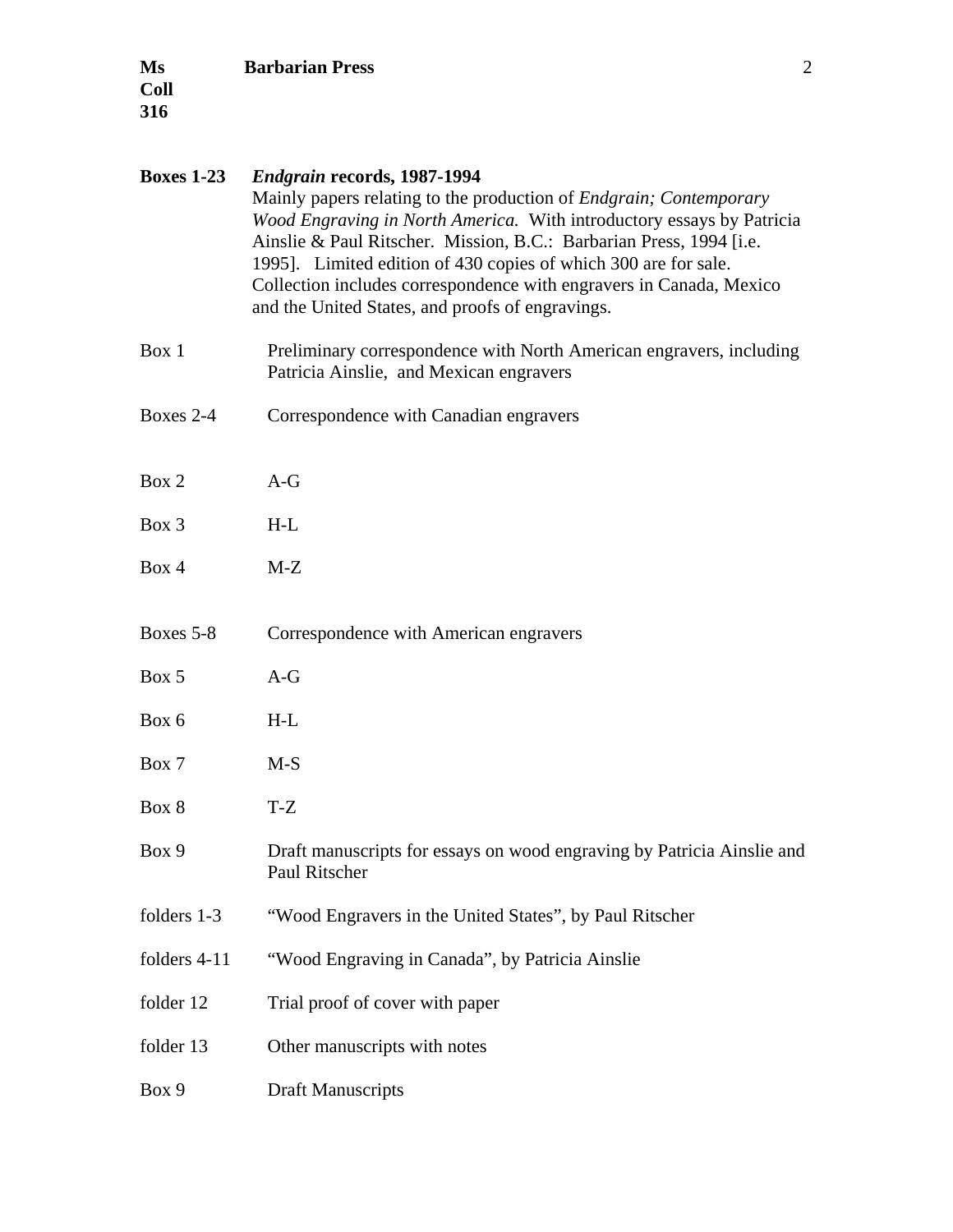| Ms<br><b>Coll</b><br>316 | <b>Barbarian Press</b><br>3                                                                                                                                                                                                                                                                                                                                        |
|--------------------------|--------------------------------------------------------------------------------------------------------------------------------------------------------------------------------------------------------------------------------------------------------------------------------------------------------------------------------------------------------------------|
| folder 14                | List of engravers with addresses, and list of blocks with titles and dates                                                                                                                                                                                                                                                                                         |
| folder 15                | Biographical notes on engravers                                                                                                                                                                                                                                                                                                                                    |
| <b>Boxes 10-14</b>       | Proofs                                                                                                                                                                                                                                                                                                                                                             |
| Box $10$                 | "Initial proofs of some of the Canadian engravers printed on the Albion;<br>also one American engraver, Anne Steele Marsh. Includes proofs from<br>the original Carl Schaefer block before and after the crack occurred<br>during printing".                                                                                                                       |
| <b>Box 10</b>            | "Initial proofs of some of the Canadian engravers printed on the<br>Albion", 1-54                                                                                                                                                                                                                                                                                  |
| <b>Box 11</b>            | "Initial proofs", 56-97. Includes initial proof from Anne Steele Marsh                                                                                                                                                                                                                                                                                             |
| <b>Box 12</b>            | "Initial proofs", 98-141. Includes proofs from Carl Schaefer before and<br>after crack in block                                                                                                                                                                                                                                                                    |
| <b>Box 13</b>            | "Proofs sent by artists, including drawings of title page blocks & press<br>marks"                                                                                                                                                                                                                                                                                 |
| <b>Box 14</b>            | Proofs. Include "title page, colophon & press mark proofs, prospectus,<br>ad, update & acknowlegement card proofs; frontispiece proofs in<br>various states; Fred Brian's first, unused block proof, etc.<br>acknowledgement card, updates, order forms, 'Faults Escaped' and<br>'Commissions', and announcement of exhibition at Wessel &<br>Lieberman, Seattle." |
| <b>Boxes 15-16</b>       | Canadian engravers, proofs and make-ready                                                                                                                                                                                                                                                                                                                          |
| <b>Box 15</b>            | $A-L$                                                                                                                                                                                                                                                                                                                                                              |
| <b>Box 16</b>            | $M-Z$                                                                                                                                                                                                                                                                                                                                                              |
| <b>Boxes 17-18</b>       | American engravers, proofs and make-ready                                                                                                                                                                                                                                                                                                                          |
| <b>Box 17</b>            | $A-I$                                                                                                                                                                                                                                                                                                                                                              |
| <b>Box 18</b>            | $J-Z$                                                                                                                                                                                                                                                                                                                                                              |
| <b>Boxes 19-20</b>       | Proofs and make-ready, text pages                                                                                                                                                                                                                                                                                                                                  |
| <b>Box 21</b>            | Page dummy                                                                                                                                                                                                                                                                                                                                                         |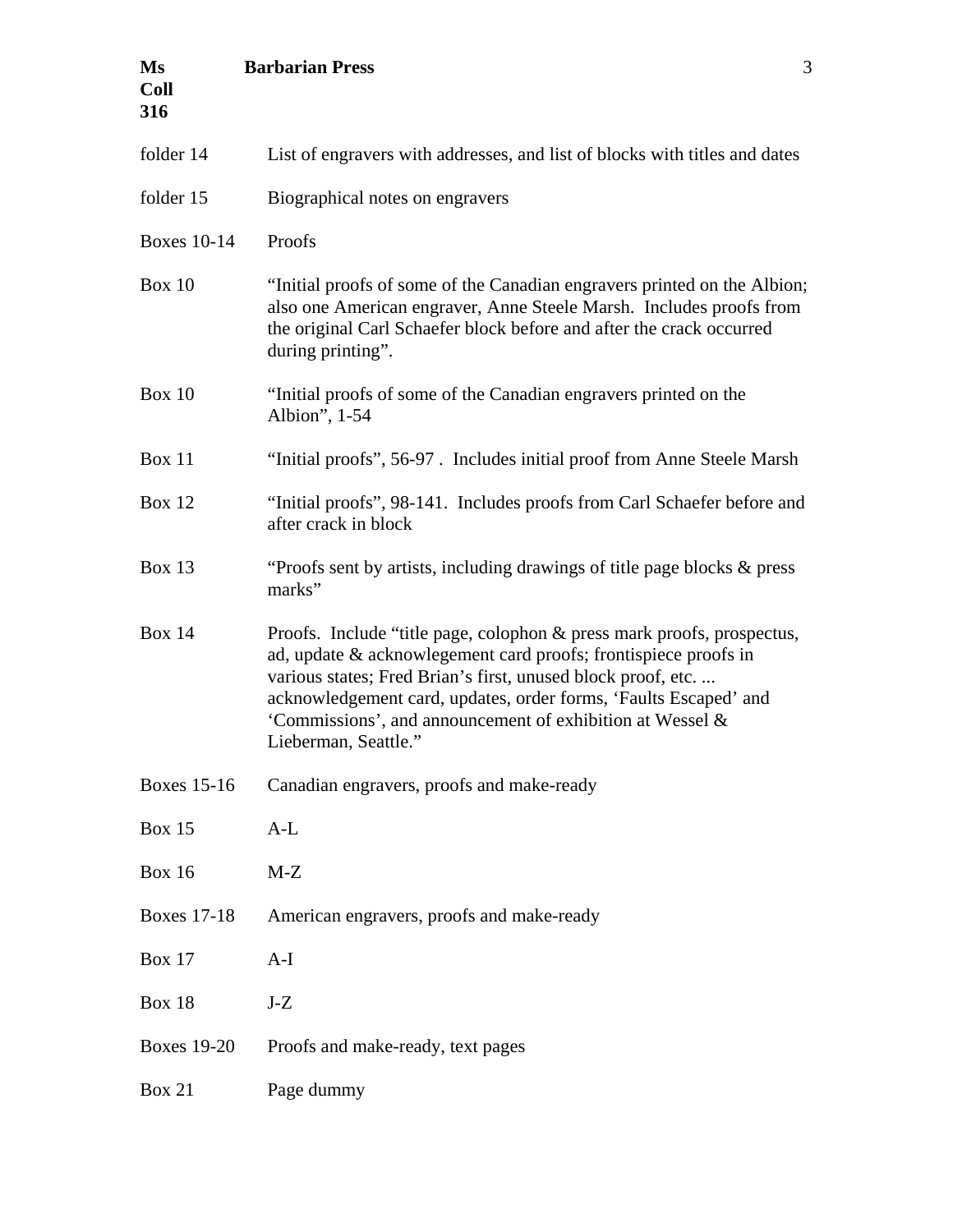| Ms<br><b>Coll</b><br>316 | <b>Barbarian Press</b>                                           |
|--------------------------|------------------------------------------------------------------|
| (fragile)                | Line engravings: Carl Schaefer, and tint block for Julius Hubler |
| mapcase<br>folder        | Maquette for page design, April 1992.                            |
| <b>Box 22</b>            | Barbarian Press Ephemera                                         |
| folders 1-5              | Book marks for clients                                           |
| folders 6-7              | Book plates for clients                                          |
| folders 8-19             | Business cards for clients                                       |
| folder 20                | "Endgrain"                                                       |
| folder 21                | Mailing label                                                    |
| <b>Box 23</b>            | Xylon, and Les Mille-Feuilles material                           |

4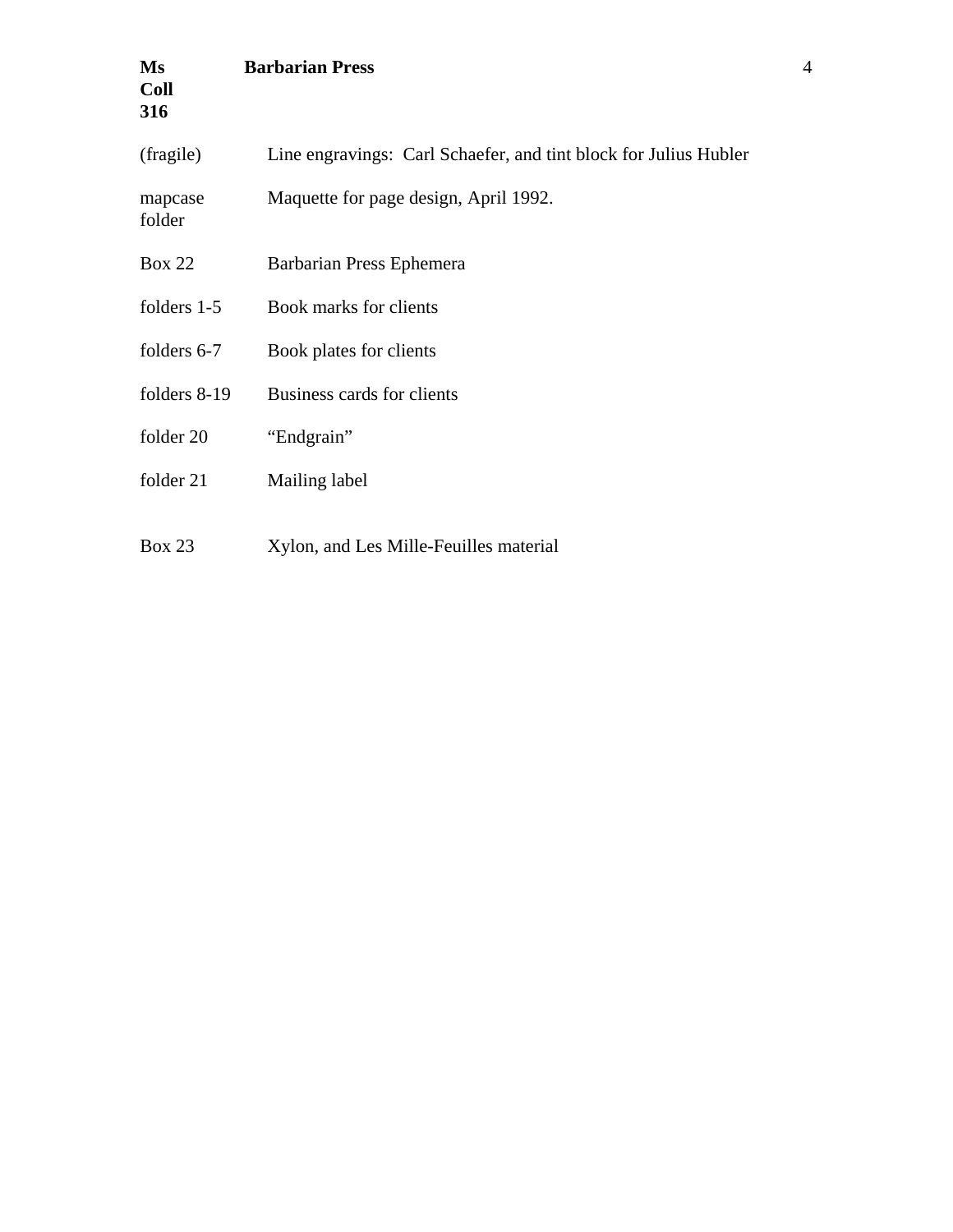| Ms<br><b>Coll</b><br>316                     | <b>Barbarian Press</b>                                                                                                     | 5 |
|----------------------------------------------|----------------------------------------------------------------------------------------------------------------------------|---|
|                                              | 1999 Accession                                                                                                             |   |
|                                              | Includes records for works designed and printed, 1993-1998.                                                                |   |
|                                              | Extent: 14 boxes                                                                                                           |   |
| <b>Box 24</b>                                | 1993                                                                                                                       |   |
| folders $1-3$ ,<br>ovs Box 39                | "John DePol Festschrift", 1993                                                                                             |   |
| folder 1                                     | Correspondence, manuscript for text                                                                                        |   |
| folder 2                                     | Proof sheets                                                                                                               |   |
| Box 39, folder<br>1                          | Proofs                                                                                                                     |   |
| ovs Boxes 39,<br>48, 49<br>ovs Box 48        | <b>Other Printing</b>                                                                                                      |   |
| folder 1                                     | <b>Robert Bringhurst, "New World Suite"</b><br>Trial design proof (proofs and good copy)                                   |   |
| folder 2                                     | Jamie Sexton Holme, "The Parable"<br>Design proofs                                                                         |   |
| ovs Box 39,<br>folders 2-23                  | <b>Arnold Shives, "Mountain Journal"</b>                                                                                   |   |
| folders 2-16                                 | Proof sheets                                                                                                               |   |
| folders 17-23                                | Proofs: "Etchings to face each prose piece"                                                                                |   |
| folders $24-31$<br>& ovs Box 49,<br>folder 5 | <b>Simon Fraser University Writing Program Tenth Anniversary</b><br><b>Broadsheet</b><br>"Camera ready proofs and designs" |   |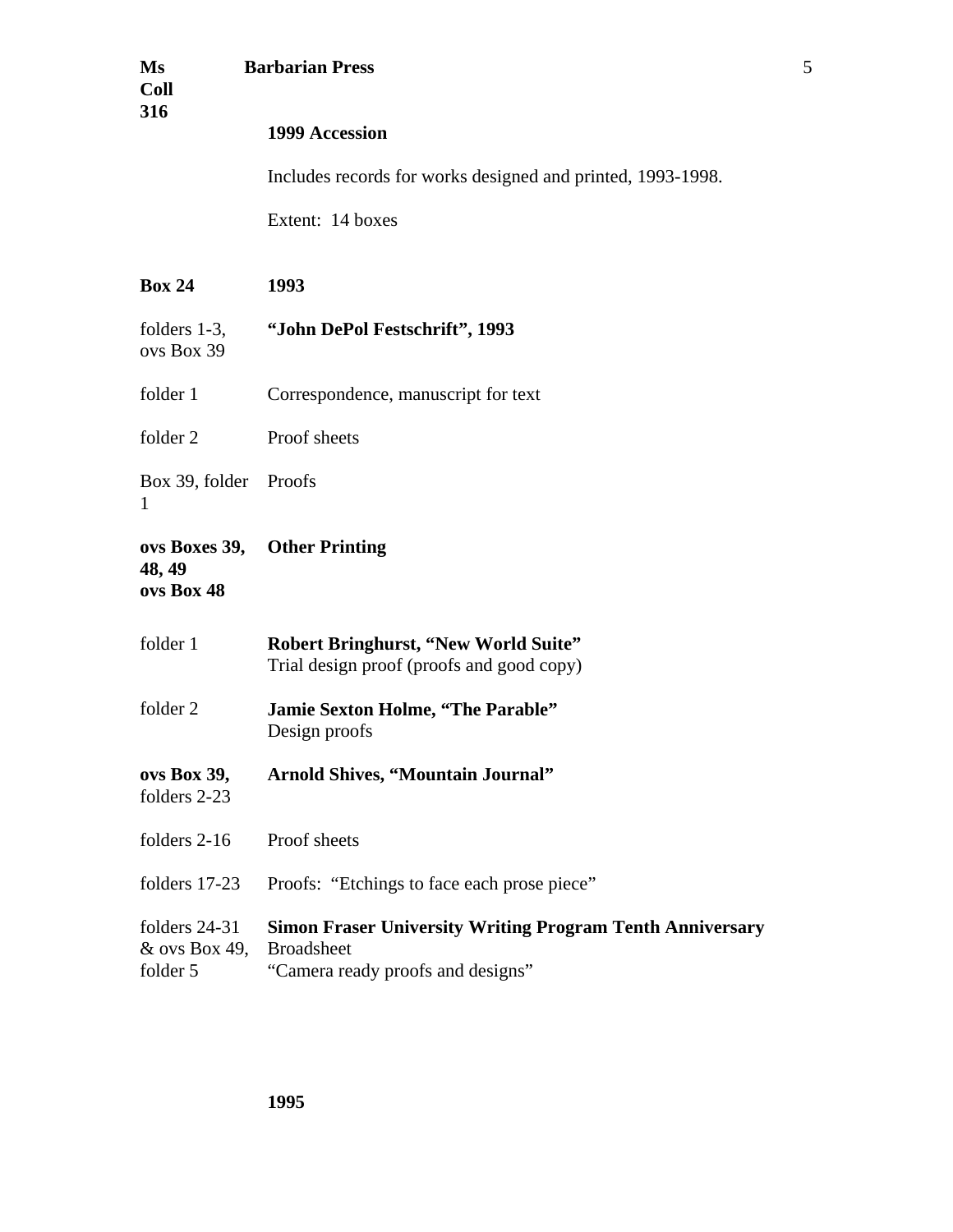| Ms<br><b>Coll</b><br>316                                 | <b>Barbarian Press</b><br>6                                                                                                                                                                                               |
|----------------------------------------------------------|---------------------------------------------------------------------------------------------------------------------------------------------------------------------------------------------------------------------------|
| Box 24,<br>folder 3, ovs<br>Box 49,<br>folder 1          | University of Alberta. The Learning Pavilion : a Legacy Project to<br>Link the University the People of Alberta                                                                                                           |
| 3                                                        | <b>Box 24, folder</b> Correspondence                                                                                                                                                                                      |
| ovs Box 49,                                              | Proofs                                                                                                                                                                                                                    |
| folder 1                                                 | 1996                                                                                                                                                                                                                      |
| <b>Boxes 24-25,</b><br>ovs 40-41                         | Carlo Toselli. La fanciulla di terracotta : poesie; Terracotta Maiden :<br>Poems; La jeune fille en terre cuite : poèmes. 1 <sup>st</sup> ed. West<br>Vancouver, B.C. : Le Grazie, 1996 (Mission, B.C. : Barbarian Press) |
| <b>Box 24</b>                                            |                                                                                                                                                                                                                           |
| folders 4-5                                              | Correspondence, preliminary production ideas, estimates and invoice,<br>transparency of brooch                                                                                                                            |
| folder 6                                                 | <b>Invitation</b> , Notes                                                                                                                                                                                                 |
| folders 7-12                                             | Manuscript text of poem with proof for title page                                                                                                                                                                         |
| <b>Box 25</b>                                            |                                                                                                                                                                                                                           |
| folders 1-4                                              | "Dummy"                                                                                                                                                                                                                   |
| folders $5-13$ &<br>ovs Boxes 40-<br>41, 49, folder<br>4 | Proofs                                                                                                                                                                                                                    |
|                                                          | 1997                                                                                                                                                                                                                      |
| <b>Box 26</b>                                            | Rufinus (Epigrammatist). The Complete Poems  in English<br>versions by Robin Skelton; wood engravings by Wesley Bates. 1st<br>ed. Mission, B.C.: Barbarian Press, 1997. Edition of 200 copies<br>signed                   |
| folder 1                                                 | Correspondence from Robin Skelton and Wesley Bates                                                                                                                                                                        |
| folders 2-5<br><b>Box 26</b>                             | Word processed text of poems with manuscript revisions and printer's<br>marks<br><b>Rufinus (Epigrammatist). The Complete Poems</b>                                                                                       |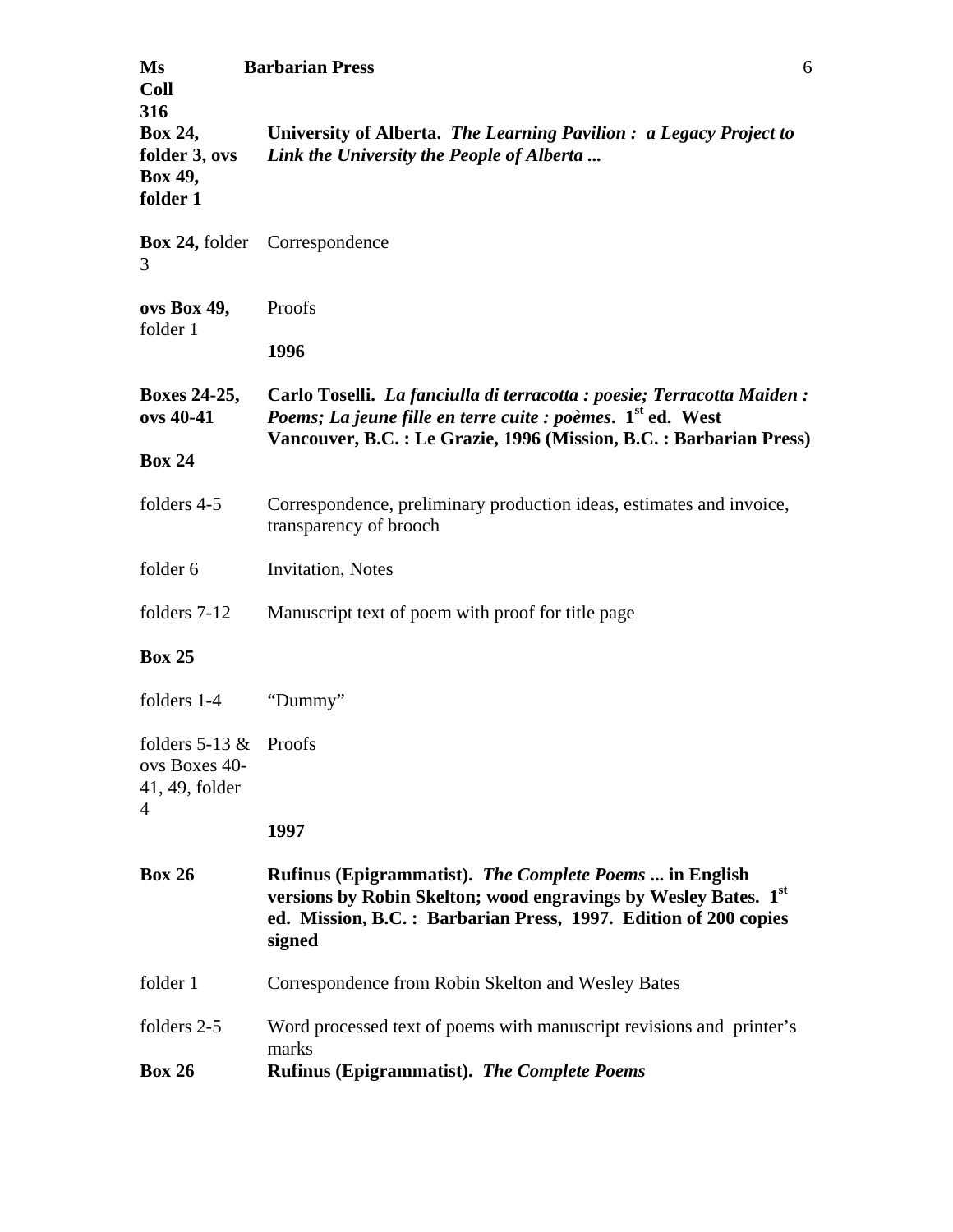| Ms<br><b>Coll</b><br>316 | <b>Barbarian Press</b>                                                                                                                                                                                                                                                                                            |
|--------------------------|-------------------------------------------------------------------------------------------------------------------------------------------------------------------------------------------------------------------------------------------------------------------------------------------------------------------|
| folder 6                 | <b>Notes</b>                                                                                                                                                                                                                                                                                                      |
| folders 7-38             | Proofs for text and engravings                                                                                                                                                                                                                                                                                    |
| folder 39                | "Wesley's Proof" with 1 ALS, proofs, and final proof                                                                                                                                                                                                                                                              |
| folder 40                | Order form                                                                                                                                                                                                                                                                                                        |
| folders $41-42$          | Cover                                                                                                                                                                                                                                                                                                             |
| folders 43-44            | "Trial proofs of blocks on Vanercook"                                                                                                                                                                                                                                                                             |
| folder 45                | Mockup for binding                                                                                                                                                                                                                                                                                                |
| folder 46                | Designs for binding                                                                                                                                                                                                                                                                                               |
| <b>Boxes 27-29</b>       | 1998<br>Robert Gibbings. Gibbings & Grey and The Charm of Birds.<br>Twenty wood engravings printed from the original blocks with<br>accompanying text, edited and introduced by Richard Landon.<br><b>Toronto: Friends of the Thomas Fisher Rare Book Library;</b><br><b>Mission, B.C.; Barbarian Press, 1998</b> |
| <b>Box 27</b>            | <b>Proofs</b>                                                                                                                                                                                                                                                                                                     |
| folder 1                 | Cover paper                                                                                                                                                                                                                                                                                                       |
| folder 2                 | Endpaper proofs                                                                                                                                                                                                                                                                                                   |
| folder 3                 | Dummy                                                                                                                                                                                                                                                                                                             |
| folder $4-17$            | Proofs                                                                                                                                                                                                                                                                                                            |
| folder 18                | "Printing of colphon page begun on verso by mistake"                                                                                                                                                                                                                                                              |
| folders 19-21            | "Final proof"                                                                                                                                                                                                                                                                                                     |
| folder 22                | Dummy: "For Gibbings archive"                                                                                                                                                                                                                                                                                     |
| folder 23                | Proofs for printing on cover and 1 block proof                                                                                                                                                                                                                                                                    |
| folders 24-45            | "Blocks with or without text"                                                                                                                                                                                                                                                                                     |
| <b>Box 28</b>            | <b>Manuscript and Proofs</b>                                                                                                                                                                                                                                                                                      |

7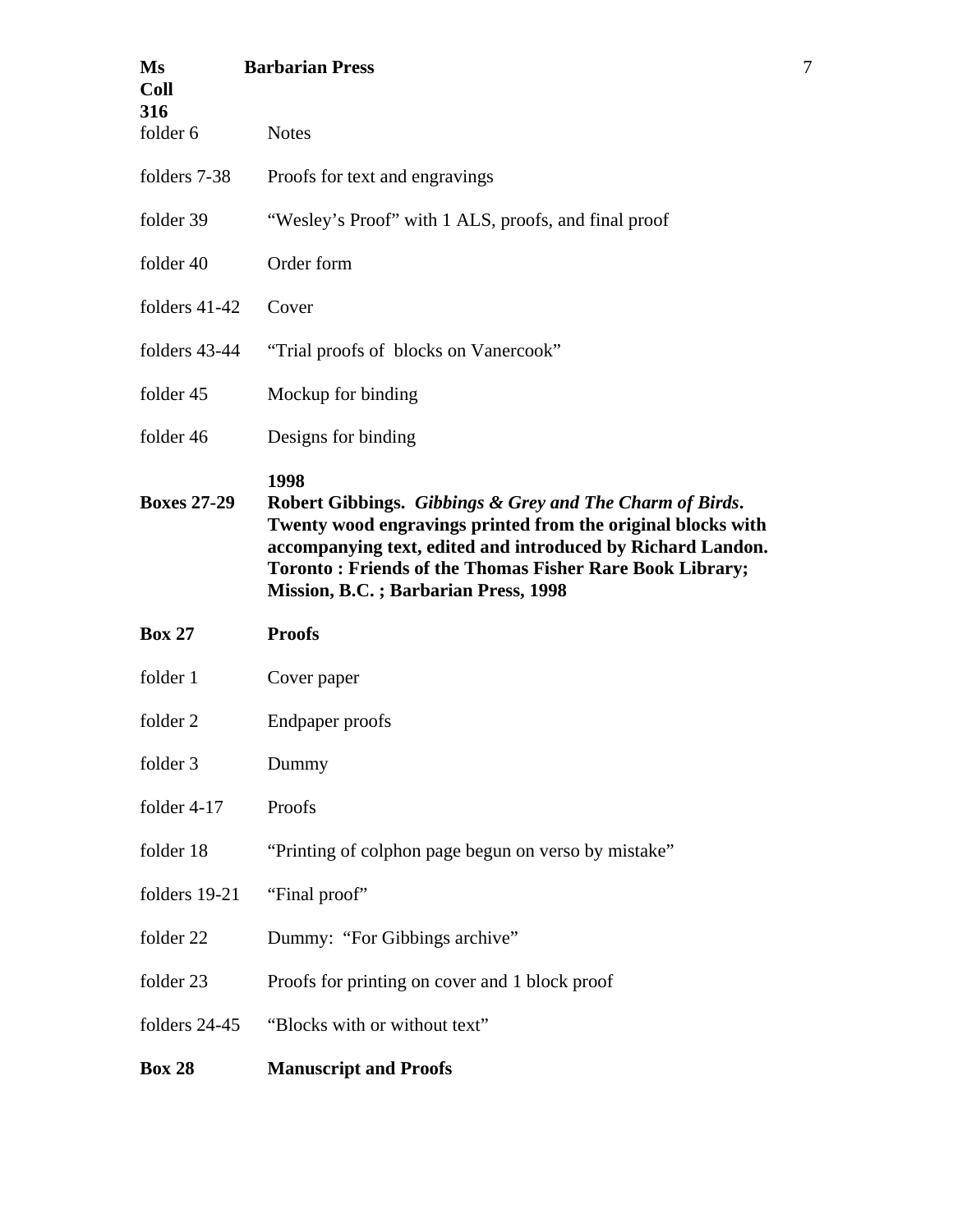| Ms<br><b>Coll</b><br>316 | <b>Barbarian Press</b><br>8                                                                                                                                                                                                                                                           |  |
|--------------------------|---------------------------------------------------------------------------------------------------------------------------------------------------------------------------------------------------------------------------------------------------------------------------------------|--|
| folders 1-2              | Signatures of Gibbings and Grey                                                                                                                                                                                                                                                       |  |
| folders 3-11             | "First trial proofs of Gibbings blocks"                                                                                                                                                                                                                                               |  |
| folders 12-15            | "Gibbings mss" Introduction, preface, texts by Grey, drafts for printer's<br>notes, colophon. Holograph and word processed text                                                                                                                                                       |  |
| folder 12                | <b>Introduction and Preface</b>                                                                                                                                                                                                                                                       |  |
| folders 13-14            | Texts by Grey                                                                                                                                                                                                                                                                         |  |
| folder 15                | Drafts for printer's notes, colophon                                                                                                                                                                                                                                                  |  |
| folder 16                | Notes and Invoice                                                                                                                                                                                                                                                                     |  |
| <b>Box 29</b>            | <b>Zinc Blocks</b><br>Used and not used                                                                                                                                                                                                                                               |  |
| <b>Box 30</b>            | <b>Edmund Spenser. Prothalamion &amp; Epithalamion: the Wedding</b><br>Songs of Edmund Spenser. Wood engravings by Simon Brett.<br>Mission, B.C. : Barbarian Press, 1998                                                                                                              |  |
| folder 1                 | Samples of paper for covers and notes about cost                                                                                                                                                                                                                                      |  |
| folders 2-3              | Proofs of 2 frontispiece blocks by Simon Brett; signed artist proofs of<br>all 3 blocks; make-ready models and proofs of frontispiece;<br>correspondence with Brett and photocopy of "Great Canadian Wood<br>Engraving Disasters, No. 2" in <i>Multiples</i> , September 1998, p. 191 |  |
| folder 4                 | Correspondence                                                                                                                                                                                                                                                                        |  |
| folder 5                 | Camera ready original drawings of initials by Ted Stanton with<br>correspondence                                                                                                                                                                                                      |  |
| folder 6                 | Correspondence with Hélène Francoeur about binding of the 3<br>"specials": 3 TLS, 1 ANS                                                                                                                                                                                               |  |
| folders 7-8              | Mockup for binding                                                                                                                                                                                                                                                                    |  |
| folder 9                 | Dummy                                                                                                                                                                                                                                                                                 |  |
| <b>Box 30</b>            | <b>Edmund Spenser. Prothalamion &amp; Epithalamion</b>                                                                                                                                                                                                                                |  |
| folders 10-53            | Proofs                                                                                                                                                                                                                                                                                |  |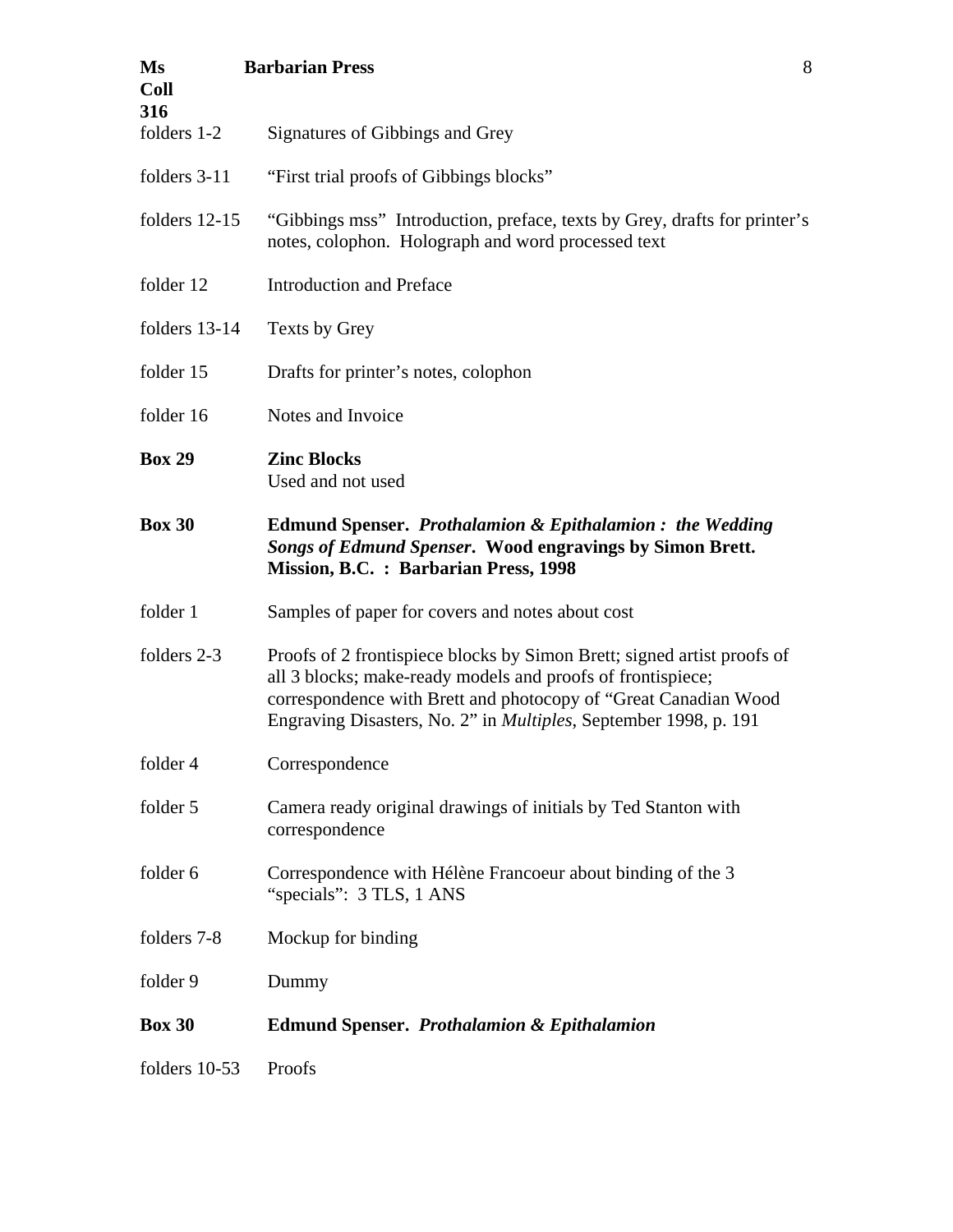| Ms<br><b>Coll</b><br>316                 | 9<br><b>Barbarian Press</b>                                                                                                                                                                                                                                                                                                            |  |
|------------------------------------------|----------------------------------------------------------------------------------------------------------------------------------------------------------------------------------------------------------------------------------------------------------------------------------------------------------------------------------------|--|
| folder 54                                | Notes for text                                                                                                                                                                                                                                                                                                                         |  |
| folder 55                                | Order form                                                                                                                                                                                                                                                                                                                             |  |
| <b>Box 31, ovs</b><br>Boxes 42-44,<br>49 | Carlo Toselli. Fra due giardini : poesie; Between Two Gardens :<br><i>Poems; Entre deux jardins : poèmes.</i> 1 <sup>st</sup> ed. West Vancouver, B.C. :<br>Le Grazie, 1998 (Mission, B.C. : Barbarian Press)                                                                                                                          |  |
| <b>Box 31</b>                            |                                                                                                                                                                                                                                                                                                                                        |  |
| folders 1-2                              | Design and production plans; correspondence, estimate, contract,<br>invoice; transparency for cover                                                                                                                                                                                                                                    |  |
| folders 3-4                              | Proofs for covers                                                                                                                                                                                                                                                                                                                      |  |
| folders 5-11                             | Manuscript text, mainly word processed                                                                                                                                                                                                                                                                                                 |  |
| folder 12                                | Notes for blurb, colophon; design sketch                                                                                                                                                                                                                                                                                               |  |
| folder 13                                | Boards (covers), 2 sets                                                                                                                                                                                                                                                                                                                |  |
| folders $14-17$                          | Mockup for binding                                                                                                                                                                                                                                                                                                                     |  |
| ovs Boxes 42-<br>44, 49, folder<br>2     | Proofs                                                                                                                                                                                                                                                                                                                                 |  |
| <b>Boxes 32-34</b>                       | <b>Other Printing</b>                                                                                                                                                                                                                                                                                                                  |  |
| <b>Box 32</b>                            | 1996-1997                                                                                                                                                                                                                                                                                                                              |  |
| folder 1                                 | "Let me not to the marriage of true mindes ' for John & Thelma<br>DePol  May 31, 1996"<br>Proofs                                                                                                                                                                                                                                       |  |
| folders 2-7<br><b>Box 32</b>             | <i>Festina Lente : a Celebration of the Wosk-McDonald Aldine Collection</i><br>at Simon Fraser University. Burnaby, B.C. : Simon Fraser University<br>Friends of the Library & The Alcuin Society, 1996.<br>Proofs for covers, printed by Barbarian Press, and manuscript text.<br>Designed by Crispin Elsted<br><b>Other Printing</b> |  |
| folder 8                                 | "The Oxen' Christmas card with engraving by Eileen Pence", 1996<br>Design and proofs                                                                                                                                                                                                                                                   |  |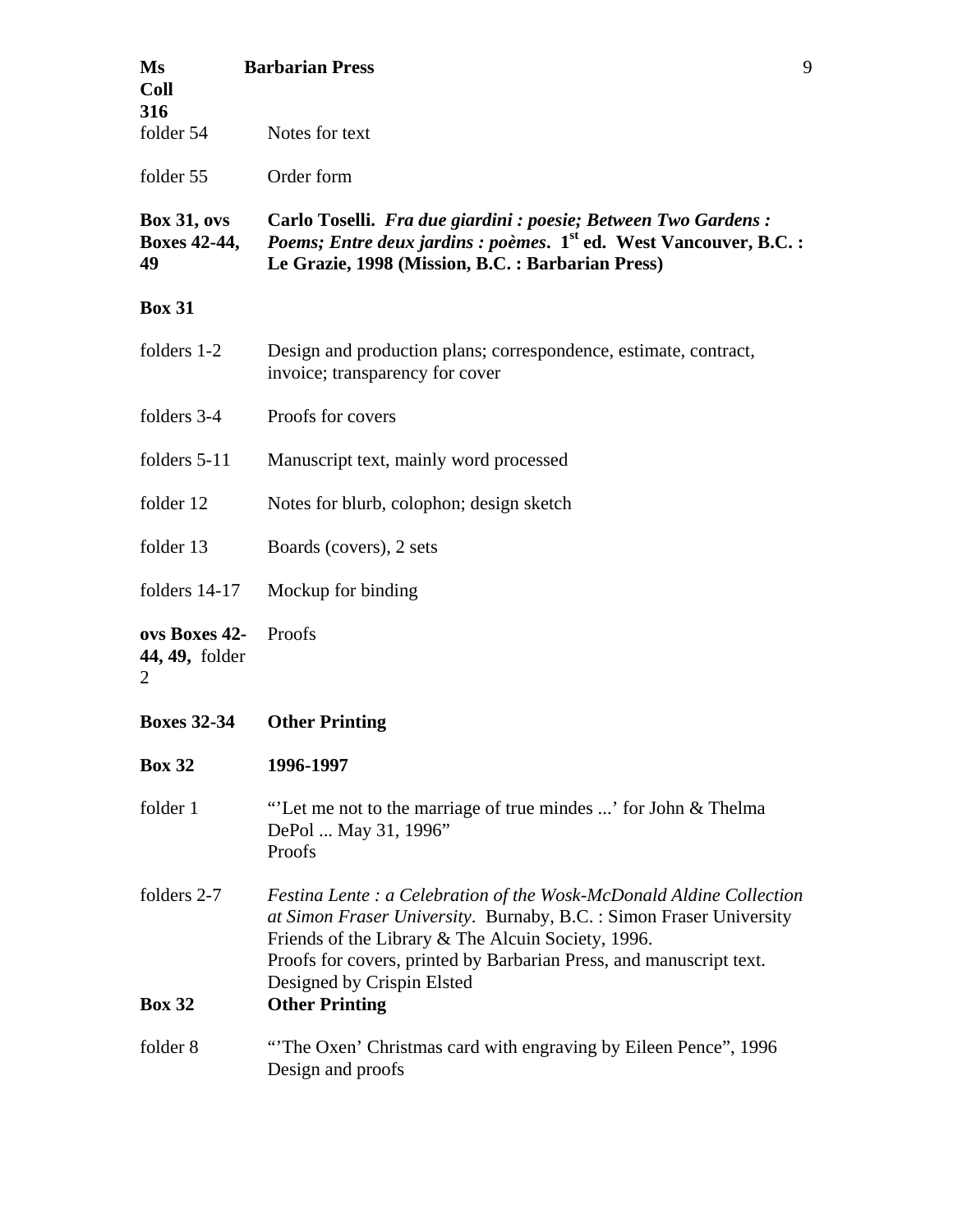| Ms<br><b>Coll</b><br>316                  | 10<br><b>Barbarian Press</b>                                                                                              |
|-------------------------------------------|---------------------------------------------------------------------------------------------------------------------------|
| folders 9-16                              | John Clare, "December" from The Shepherd's Calendar. Christmas card<br>1997.<br>Design, manuscript text, dummy and proofs |
| folder 17                                 | Anna Hogan. Wood engraving, 1997<br>Proofs                                                                                |
| folder 18 $\&$<br>ovs Box 49,<br>folder 3 | Benwell-Atkins poster for <i>Endgrain</i> editions.<br>Samples of printing                                                |
| <b>Boxes 33-34</b>                        | 1998-1999                                                                                                                 |
| folders 1-5                               | Design, manuscript text, drafts for catalogue                                                                             |
| folders 6-12                              | Trial proofs                                                                                                              |
| <b>Box 34</b>                             | <b>Catalogue, and Other Printing</b>                                                                                      |
| folders 1-10                              | Proofs                                                                                                                    |
| folders 11-18                             | Keepsakes, invitations, announcements, cards commissioned by others                                                       |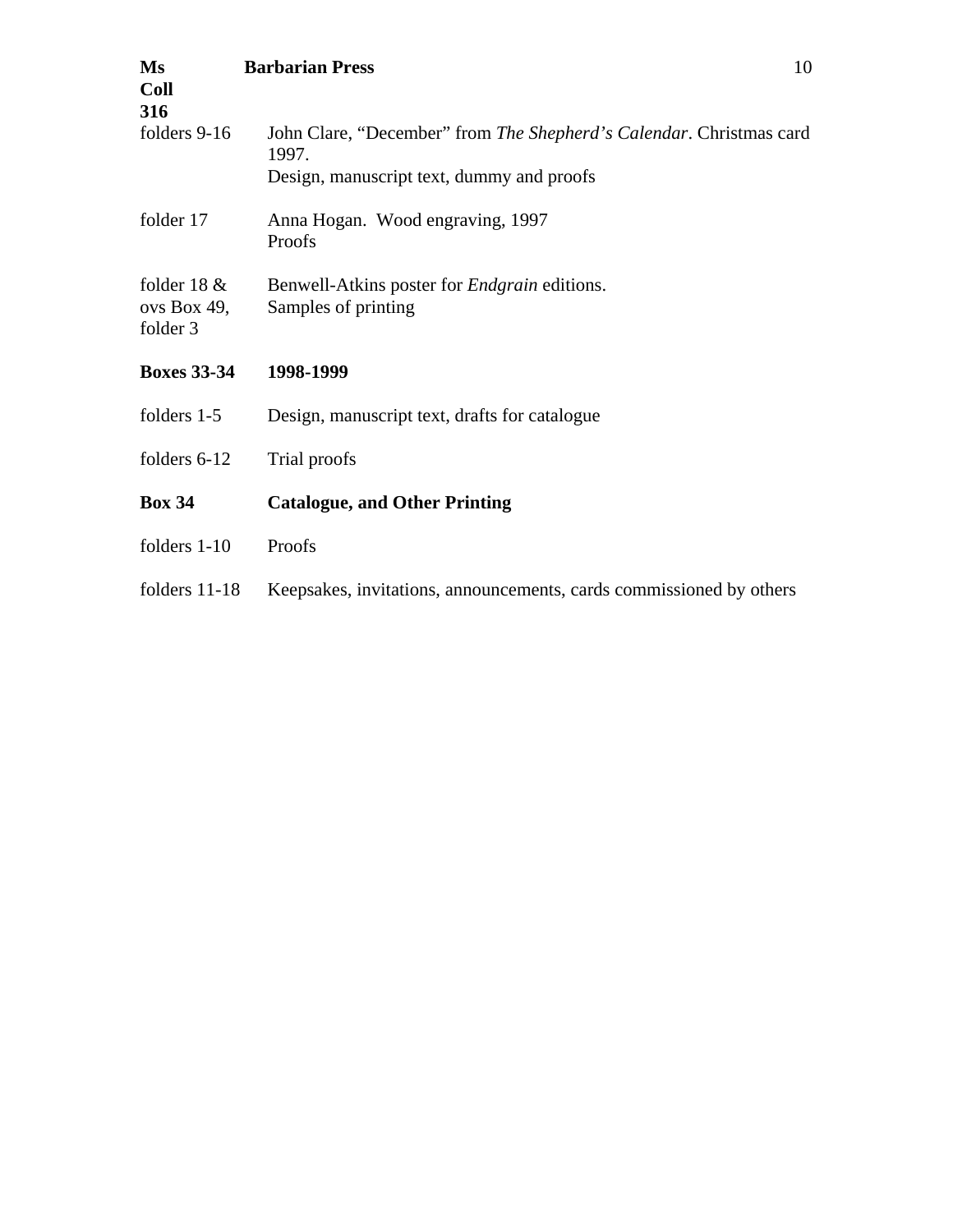## **2000 Accession**

Papers for the Press's publication of *Inishbream* by Theresa Kishkan. Wood engravings by John DePol, 1999; *Rumors of a Shark : Poems*, by John Carroll, 1999; and other printing by the Press.

Extent: 7 boxes (1 metre)

| <b>Boxes 35-36, ovs</b><br><b>Boxes 45-46</b> | Theresa Kishkan, Inishbream. Wood engravings by John<br>DePol. Mission, B.C.: Barbarian Press, 1999. |
|-----------------------------------------------|------------------------------------------------------------------------------------------------------|
| <b>Box 35</b>                                 | Design, Prospectus, Correspondence                                                                   |
| folder 1                                      | 1 ALS with information about various aspects of life on islands<br>of Ireland                        |
| folders 2-3                                   | Correspondence and notes about materials                                                             |
| folders 4-9                                   | Calligraphy; includes proofs, polymer plate                                                          |
| folder 10                                     | "Make-ready": proofs from blocks; headpieces                                                         |
| folder 11                                     | Design binding insert: proofs                                                                        |
| folder 12                                     | Prospectus and promotional flyer: proofs                                                             |
| folders 13-14                                 | Early trial proofs of DePol's blocks on various kinds of paper                                       |
| folders 15-17                                 | Proofs, some signed and dated, of DePol's blocks                                                     |
| folder 18                                     | <b>Notes</b>                                                                                         |
| folders 19-24                                 | Correspondence                                                                                       |
| folder 19                                     | Hélène Francoeur who designed the binding, 1998-1999                                                 |
| folder 20                                     | John DePol who engraved the illustrations, 1988-1997                                                 |
| folder 21                                     | Theresa Kishkan, 1989-1999                                                                           |
| folder 22                                     | Irene Alexander who designed the layout, 1999                                                        |
| folder 23                                     | Correspondence relating to permissions for epigram quotes                                            |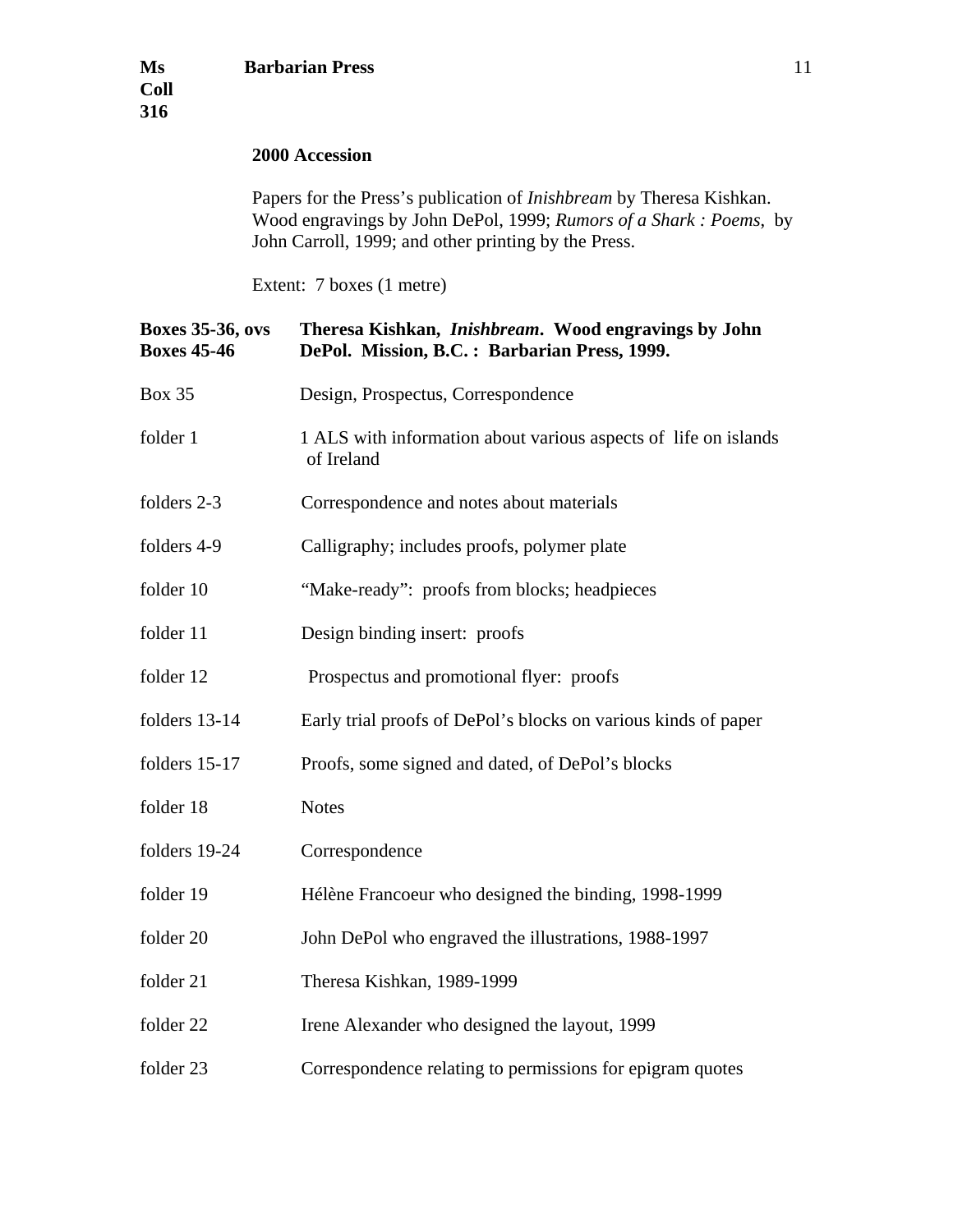| Ms<br><b>Coll</b>                        | <b>Barbarian Press</b>                                                                               |
|------------------------------------------|------------------------------------------------------------------------------------------------------|
| 316<br><b>Box 35</b>                     | Theresa Kishkan. Inishbream                                                                          |
| folder 24                                | Other correspondence                                                                                 |
| <b>Box 36</b>                            |                                                                                                      |
| folders 1-11                             | Typescript (early) with manuscript revisions and notes                                               |
| folders 12-13                            | Trial maquettes                                                                                      |
| folder 14                                | <b>Notes</b>                                                                                         |
| folder $15-17$                           | "Revised ms 1999". Typescript                                                                        |
| ovs Boxes 45-46                          | Page Proofs and Make Ready                                                                           |
| Box 37 $\&$ folders,<br>1-37, ovs Box 47 | John Carroll. Rumor of a Shark : Poems. 1 <sup>st</sup> ed. Mission<br>[B.C.]: Barbarian Press, 1999 |
| folder 1-3                               | Carroll, "More Poems". Word procesed text                                                            |
| folder 4                                 | "Duplicates"                                                                                         |
| folder 5                                 | "Rejected poems". Word processed text                                                                |
| folder 6                                 | Correspondence                                                                                       |
| folder 7                                 | Table of contents. Word processed text                                                               |
| folders 8-10                             | Word processed text with notes                                                                       |
| folder 11                                | Dummy                                                                                                |
| folder 12                                | Illustrations                                                                                        |
| folders 13-16                            | Proofs                                                                                               |
| folders 17-18                            | Dummy: trial binding                                                                                 |
| folders 19-22                            | Dummy                                                                                                |
| ovs Boxes 47<br>folders 1-39             | Proofs and Make Ready                                                                                |
| ovs Box 47                               | <b>Other Printing</b>                                                                                |

12